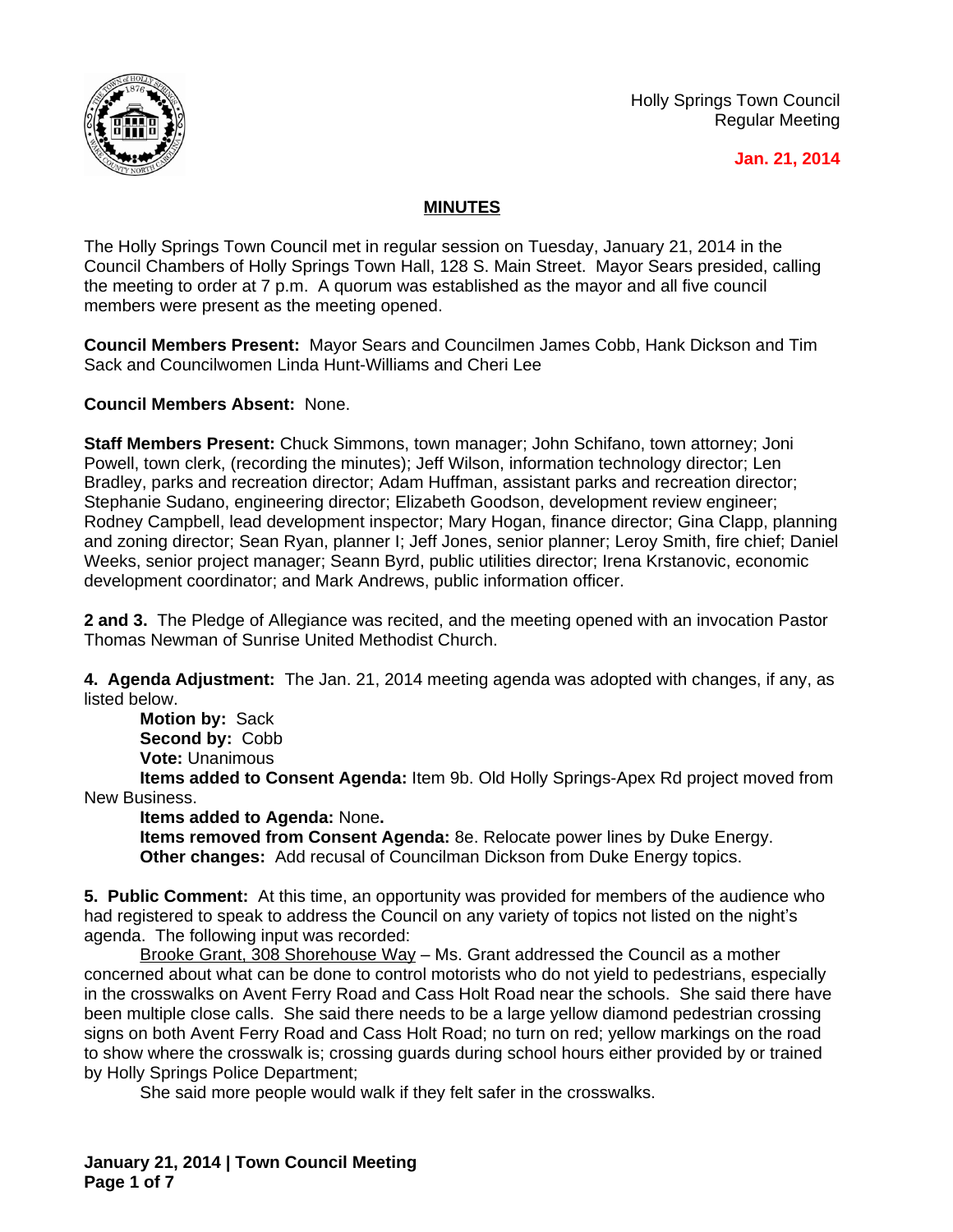Claire Lindsay, 401 Shorehouse Way – Ms. Lindsay added that she switched her daughter to being a bus rider because she doesn't feel it is safe for pedestrians.

Jessica Perry,109 Oakmoss – Ms. Perry is another concerned mother. She said she has approached the school administration and school resource officers, and nothing is done. She said she wants action: wants signage warning drivers of school zones and enforcement; crosswalk signs; address the intersection by adjusting the timing to remain red until crosswalk countdown ends; no turn on red; angle of crossing countdown; crossing guard (high school students or retired volunteers); asking for commitment from Council to address these action items.

Mayor asked the residents to send him emails enumerating their action item requests.

Councilman Sack said he felt like all the suggestions were good ones and that, if the Town can get the cooperation of NCDOT since both Cass Holt and Avent Ferry Roads are under the jurisdiction of the State, reasonable measures should be taken.

**6a. American Flag over Kuwait and Afghanistan –** Mayor Sears accepted an American flag and a Town of Holly Springs flags that were flown in Kuwait and in an F-16 jet in the skies of Afghanistan for the Town of Holly Springs. Major Jeremy Shellhammer of the U.S. Army National Guard made the presentation for SFC Jonathan M. Lipscomb of Holly Springs who currently is stationed with the National Guard Bureau in Arlington, VA.

**Action:** None.

**6b. Foreign Trade Zone Presentation –** Mr. Thomas White, Director of the Economic Development Partnership at N.C. State University, presented to the Town a resolution by the Foreign Trade Zone #93 Rates, Tariff and Legal Review Board in memory and honor of Carl Dean was adopted and approved Nov. 20. Carl served as a dedicated member of the Foreign Trade Zone #93 Rates, Tariff and Legal Review Board from 2009 until 2011, and was honored, respected and held in the highest esteem by everyone who knew him for his many contributions. Foreign Trade Zone #93 wished to express great sorrow at the passing of Carl Grover Dean, who they believe personified a distinguished career in local government and whose life and memory deserve to be honored.

**Action:** None.

**7a. Public Hearing: Holly Springs ETJ Zoning - Ms. Clapp said in November 2013, the Town of** Holly Springs and Town of Apex adopted a new annexation and service area agreement line. As a result several properties designated as Apex Extraterritorial Jurisdiction (ETJ) were placed on the Holly Springs side of the agreement line. In an effort to "clean up" the maps and clarify the zoning and future utility providers for these parcels as well as other parcels between the new agreement line and the Town's current corporate limits, the Town of Holly Springs adopted Resolution #13-38 in November to request an extension of the Town's ETJ from Wake County.

She said the Town's request was accepted by Wake County Planning and submitted for review. During the review by Wake County, it was requested by Wake County Environmental Services to remove the two parcels that are owned by Wake County and are the current active South Wake Landfill parcels 0740324814 *(part)* and 0740402618. The Wake County Planning Board recommended approval of the request with the elimination of these two parcels.

Wake County then requested Holly Springs enter into an inter-local agreement to confirm the Town's understanding of the North Carolina General Statutes that should Holly Springs determine that all or a portion of this ETJ extension area should revert back to Wake County zoning and building control in the future that the Town would provide two years notice. This was adopted by the Holly Springs Town Council on Dec. 17.

The Wake County Board of Commissioners unanimously approved the reclassification of zoning and building control to Holly Springs for the remainder 827.4 acres at its Jan. 6 meeting. At the public hearing, there were no public comments.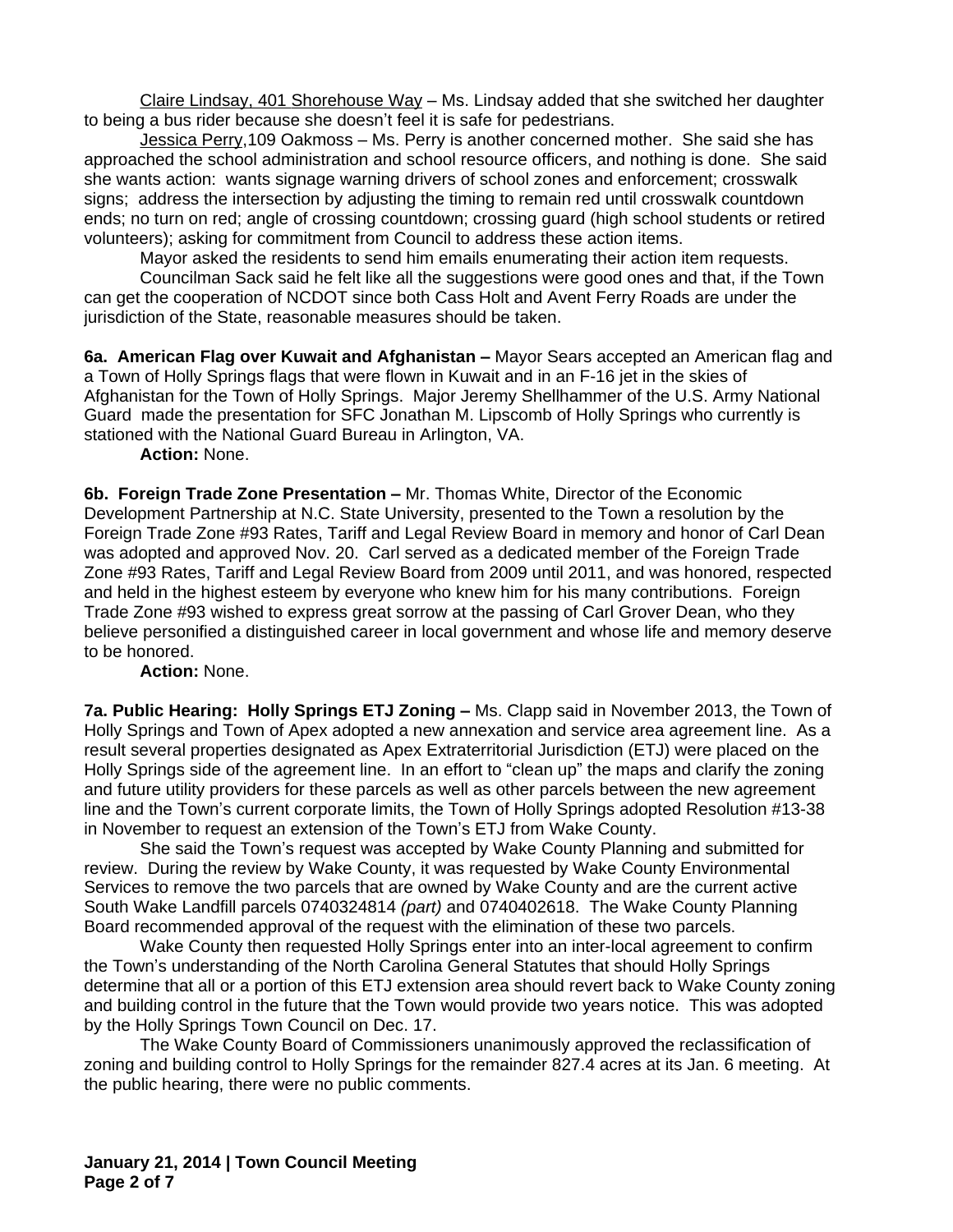She said the final step in the ETJ extension process is for the Town of Holly Springs Town Council to adopt an Ordinance to accept the ETJ and set zoning to these parcels.

In accordance with the Town's policies, the Holly Springs Department of Planning and Zoning held a public information meeting Nov. 20 at Holly Springs Fire Station #3 in which four residents attended. The concerns addressed were verifying that zoning regulations do not apply for bona fide farms (NCGS requires Towns to not require permits for any construction associated with bona fide farm uses,); the status of NCDOT paving Woodfield dead-end Road; and the timeline for changing their address from Apex to Holly Springs (which is not something that will happen as a result of an ETJ extension.)

There were no concerns regarding being added to the Holly Springs ETJ or the proposed R-30 zoning designation.

The Unified Development Ordinance (UDO) 1.20, H: Zoning of Newly Annexed Land or Land Added to the Town of Holly Springs' Extra-territorial Jurisdiction states that such properties shall be zoned as Holly Springs R:30 Residential District unless a property owner requests otherwise. There have been no requests to zone to any other districts. Therefore, upon acceptance of the ETJ and adoption of the ETJ Extension Ordinance, all properties will be zoned Holly Springs R-30.

With that explanation completed, Mayor Sears opened the public hearing. The following comments were recorded: None.

There being no comments, the public hearing was closed.

**Action:** The Council approved a motion to adopt Ordinance 14-01 extending the Town of Holly Springs Extraterritorial Jurisdiction and setting the zoning of such to R-30 in accordance with the provisions of the Holly Springs Unified Development Ordinance.

**Motion By:** Cobb **Second By:** Dickson **Vote:** Unanimous. *A copy of Ordinance 14.01 is attached to these minutes.*

**7b. Public Hearing: Comprehensive Plan Amendment 13-CPA-08 –** Mr. Jones said staff has been working on updates to the Vision Holly Springs Future Land Use Map that proposes changes that are reflective of the new annexation agreements with the Town of Apex and the Town of Fuquay-Varina. These changes remove or add certain parcels to the current map, as well as propose new designations for parcels in this area.

Mr. Jones reported that the Planning Board had reviewed the amendments and recommends approval.

With that explanation completed, Mayor Sears opened the public hearing. The following comments were recorded: None.

There being no comments, the public hearing was closed.

**Action:** The Council approved a motion to adopt Resolution 14-01 to approve and enact Comprehensive Plan Amendment #13-CPA-08 to amend the Vision Holly Springs Future Land Use Map to be consistent with annexation agreements with the Towns of Apex and Fuquay-Varina.

**Motion By:** Dickson **Second By:** Sack **Vote:** Unanimous. *A copy of Resolution 14-01 is attached to these minutes*

**7c. Public Hearing: Rezoning Petition 13-REZ-14 –** Mr. Jones said the Town has received a request to rezone a parcel totaling 13.07 acres from R-30: Residential to PUD: Planned Unit Development. The property is located along Holly Springs-New Hill Road and was annexed into the town limits in July of this year and was automatically zoned R:30: Residential. At that time, the Twelve Oaks Planned Unit Development master plan was amended to include this property, a rezoning to the PUD: Planned Unit Development classification should have occurred concurrently

**January 21, 2014 | Town Council Meeting Page 3 of 7**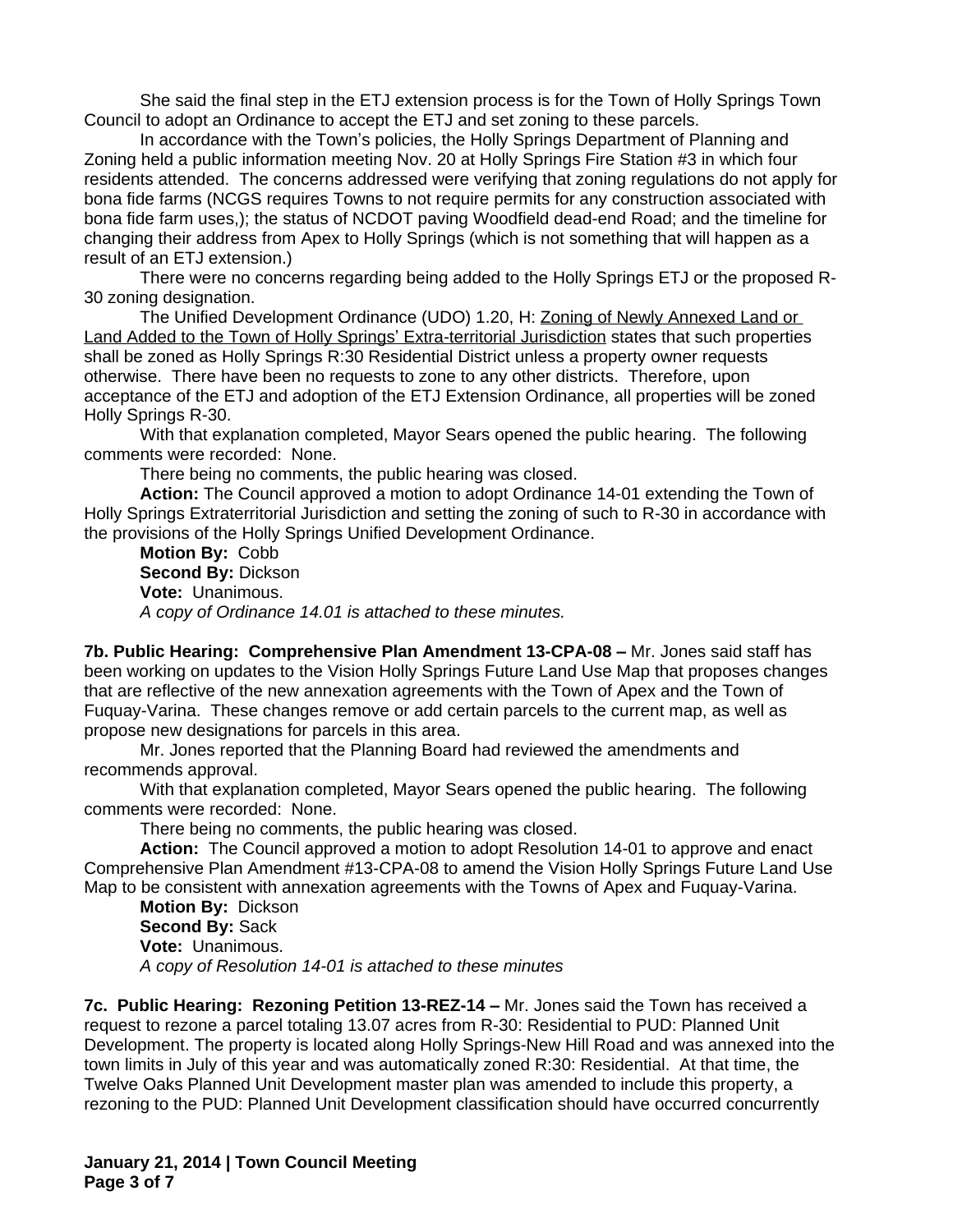with that request; however, it was not and so this rezoning is completing the intent of this property to be formally a part of the Twelve Oaks development.

Mr. Jones reported that the Planning Board had reviewed the application and recommends approval.

With that explanation completed, Mayor Sears opened the public hearing. The following comments were recorded: None.

There being no comments, the public hearing was closed.

**Action #1:** The Council approved a motion to accept the following statements as being true: *"The requested zone map change from R-30: Residential to PUD: Planned Unit Development is consistent with the Vision Holly Springs Comprehensive Plan since the Future Land Use Plan Map indicates this property as Residential and the Twelve Oaks Planned Unit Development Master Plan allows for a wide variety of residential uses."*

**Motion By:** Williams **Second By:** Cobb **Vote:** Unanimous.

**Action #2:** The Council approved a motion to adopt Ordinance 13-REZ-14 to approve Zone Map Change Petition #13-REZ-14 to change the zoning of 13.07 acres of Wake County PIN #0639843646 from R-30: Residential to PUD: Planned Unit Development as submitted by Spaulding & Norris, PA**.**

**Motion By:** Williams **Second By:** Cobb **Vote:** Unanimous. *A copy of Rezoning Ordinance 13-REZ-14 is attached to these minutes.*

**7d. Public Hearing: Woodcreek Townhomes Tract J, Development Plan 13-DP-10 –** Mr. Ryan said the Town has received a request to build 138 townhomes in the Woodcreek neighborhood. Woodcreek is a development option neighborhood and thus allows for a portion of the project to be townhomes. Townhomes built within a development option neighborhood are built to R-MF-15 standards. The townhomes all will feature one-car garages, have fiber cement siding and have developmental qualities that meet or exceed the R-MF-15 standards. As part of the zoning conditions, all units will have stone accents on the front facades.

Mr. Ryan reported that the Planning Board had reviewed the application and recommends approval.

With that explanation completed, Mayor Sears opened the public hearing. The following comments were recorded: None.

There being no comments, the public hearing was closed.

**Action:** The Council approved a motion to approve Development Plan #13-DP-10, Woodcreek Townhomes Tract J as submitted by Withers and Ravenel, project number: 2040232.94 dated revised 12/2/2013 with the following conditions:

- 1. All previous approval conditions for Woodcreek Development Plan will apply to this plan as well.
- 2. The Home Owners Association covenants shall be recorded with the first plat associated with this subdivision.
- 3. A fee-in-lieu of upgrade will be required for this project for the pump station and/or force main
- 4. All environmental permits must be obtained prior to construction drawing approval and/or issuance of a land disturbance permit for the entire project.
- 5. Show the Sunset Lake Road widening with dimensions on the first construction drawing submittal.
- 6. Verify that a sewer stub is provided to the Lee property adjacent to the northern portion of this property.

**January 21, 2014 | Town Council Meeting Page 4 of 7**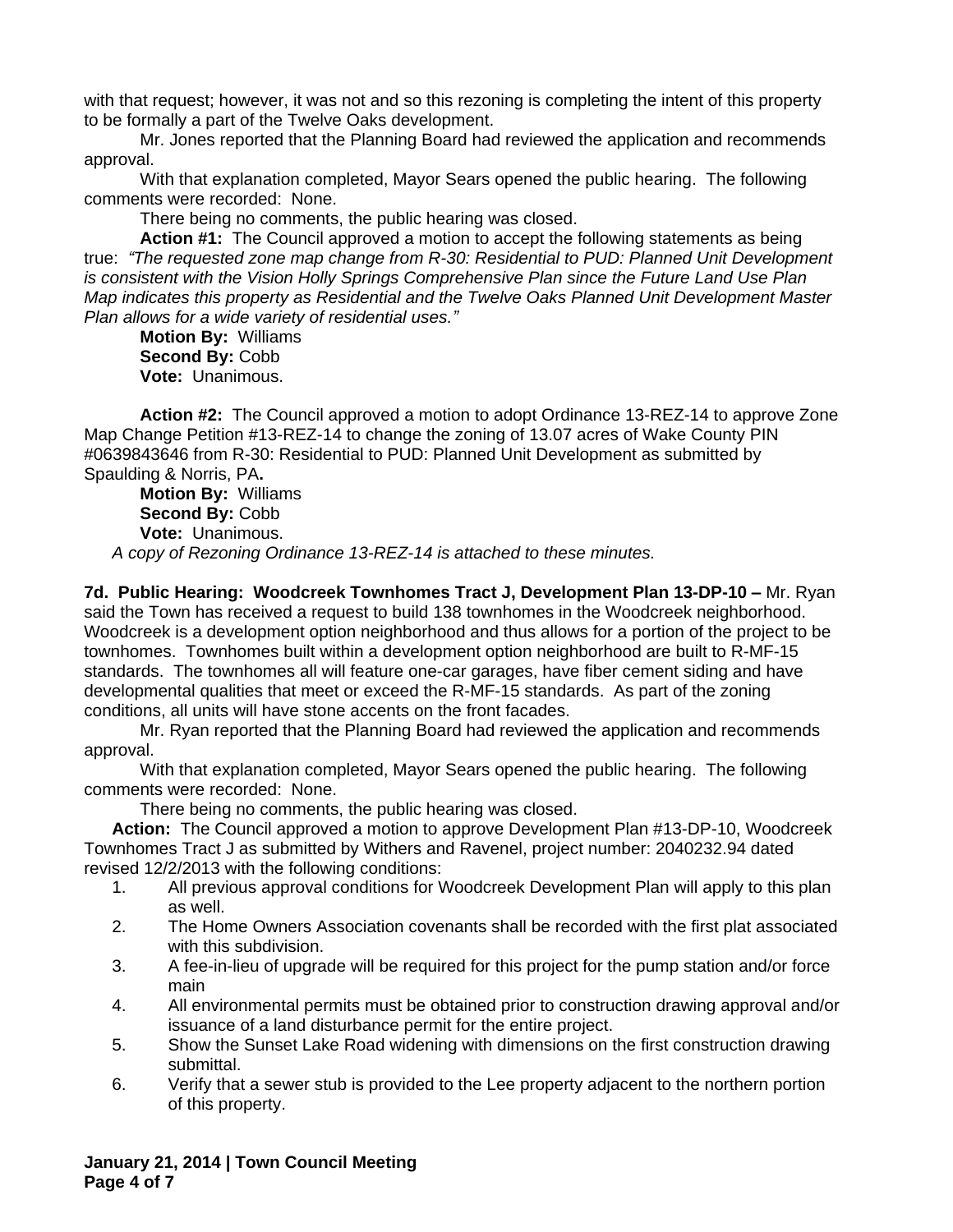The designer is working with staff to address conflicts with street trees and the sight distance triangles and other easements. Once the conflicts have been resolved, provide a revised landscaping plan to reflect the revised location of street trees and any other landscaping that is moved.

**Motion By:** Lee **Second By:** Cobb **Vote:** Unanimous.

**8. Consent Agenda:** The Council approved a motion to approve all items on the Consent Agenda. The motion carried following a motion by Councilman Sack, a second by Councilman Cobb and a unanimous vote. The following actions were affected:

8a. Budget Amendment Report – The Council received monthly report of amendments to the FY 2013-14 budget approved by the town manager. *A copy of the budget amendment report is attached to these minutes.*

8b. North Main Athletic Complex Geo Testing Contract - The Council approved entering a contract with Geo Technologies for tests for North Main Athletic Complex and adopted a budget amendment in the amount of \$61,580.*A copy of the budget amendment is attached to these minutes.*

8c. Holly Springs Law Enforcement Center Project – The Council approved entering a contract with Falcon Engineering in the amount of \$9,900 for the Holly Springs Law Enforcement Center.

8d. Budget Amendment, \$2,950 – The Council adopted an amendment to the FY 2013-14 budget in the amount of \$2,950 to transfer funds from a revenue account to the Bass Lake expenditure budget. *A copy of the budget amendment is attached to these minutes.*

8e. Budget Amendment, \$87,715 – This item was removed from Consent Agenda during agenda adjustment to be discussed.

8f. Jefferson L. Sugg Farm at Bass Lake. - The Council approved the name of the Sugg Farm property as "Jefferson L. Sugg Farm at Bass Lake."

8g. P-023 Alcohol Consumption Policy Update – The Council approved updates to P-023 Alcohol Consumption at Bass Lake and Womble Park policy and remove hold harmless agreement.

8h. North Main Athletic Complex Project – The Council approved an addendum to a contract with Withers and Ravenel for the North Main Athletic Complex project and adopt a budget amendment in the amount of \$5,400.*A copy of the budget amendment is attached to these minutes.*

8i. Old Holly Springs-Apex Road Project – The Council approved to award a professional services agreement to CH Engineering in the amount of \$15,207.39 for subsurface utility location services in the Old Holly Springs- Apex Rd extension project and to adopt a budget amendment for \$17,500, including contingency. *A copy of the budget amendment is attached to these minutes.*

At this time, Councilman Dickson asked to be excused from the meeting.

**Action:** The Council approved a motion to excuse Councilman Dickson from the meeting, citing his direct involvement with the subject of the next two items of business on the agenda.

**Motion By:** Lee **Second By:** Cobb **Vote:** Unanimous

**8e. Budget Amendment, \$87,715** – The Council approved a motion to adopt an amendment to the FY 2013-14 budget in the amount of \$87,715 to allocate funds for Duke Energy to relocate high voltage power lines in the North Main Athletic Complex Phase I project.

**Motion By:** Cobb **Second By:** Williams **Vote:** Unanimous

**January 21, 2014 | Town Council Meeting Page 5 of 7**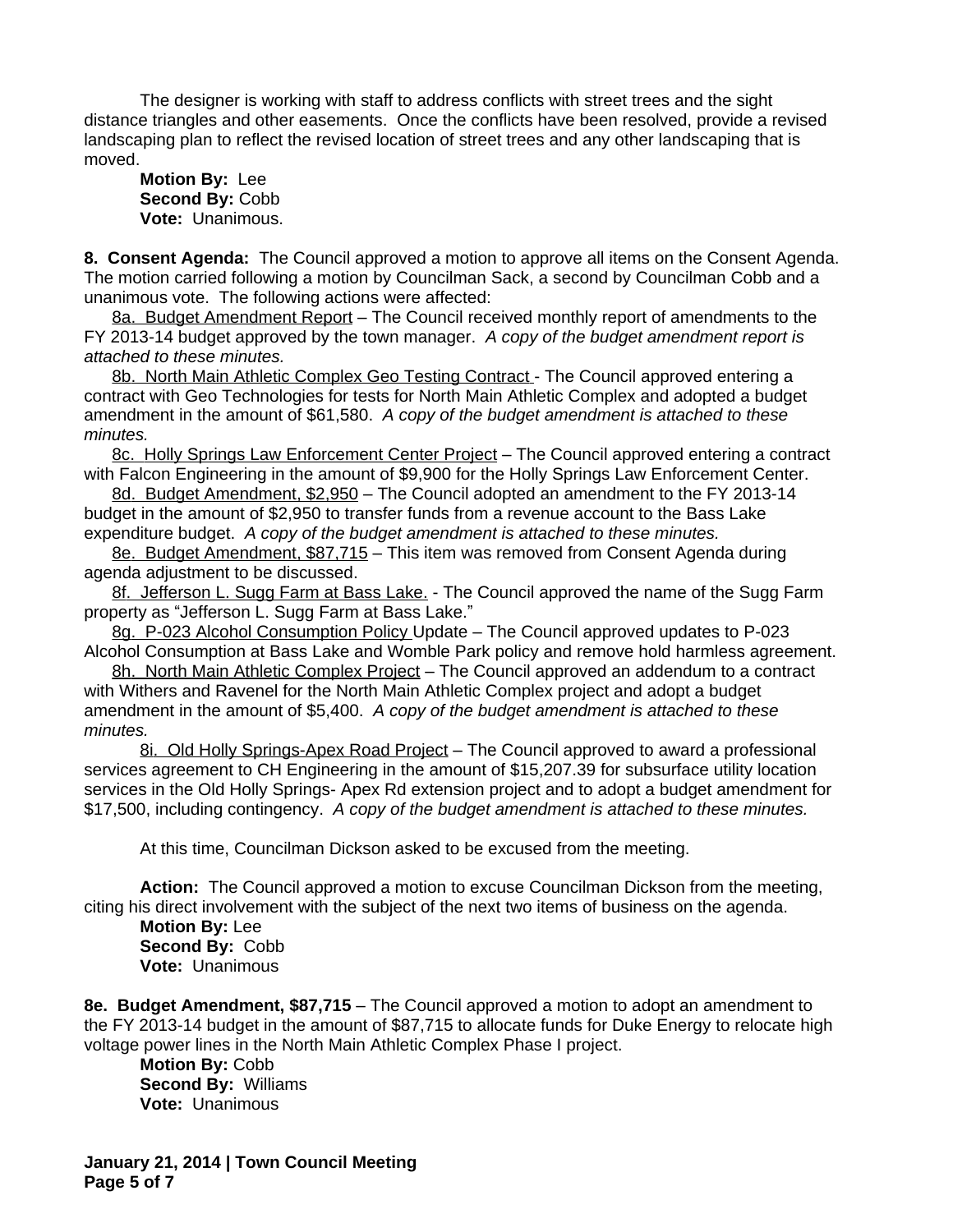*A copy of the budget amendment is attached to these minutes.*

**9a. Street Light Conversion** – Ms. Sudano explained the majority of street lighting throughout the town is comprised of sodium vapor fixtures. There has been a recent move among many municipalities to convert to LED to save operating expenses and reduce the frequency of individual street light outage. Town staff worked with Duke Progress to determine the costs for converting street lights in town to LED. Tony Ferguson with Duke Progress will be presenting information at the meeting on the advantages of converting Town street lighting to LED.

Currently, we have 1,748 street lights in the Town limits. The cost savings that would be realized by the Town's converting to LED fixtures would occur in the monthly recurring charges on the Town's electric bill. The cost savings would be approximately \$3,013.07 monthly. This would amount to a yearly savings of approximately \$36,000. This translates to approximately a 10-13% cost savings for the Town on an annual basis.

There is a conversion cost for any light fixtures that are less than 20 years old. There are 181 fixtures that are older than 20 years old and for which conversion is free. There are 134 fixtures that are not able to be converted at this time (until additional size fixtures become available in LED.) The conversion cost for converting all fixtures that are under 20 years old is \$71,650. This cost would be recouped in operating cost savings within 24 months.

Should the Town Council choose to move forward with conversions, staff recommends that all new street lights that are installed henceforth are LED. This would require a street lighting policy change, which can be brought before you at a later date.

Ms. Sudano said staff needs to take a closer look at the Village District Area Plan area to determine a conversion plan. At present, all VDAP lighting is installed as metal halide, and many street lights are required to be decorative fixtures which are not yet available in LED. Engineering will be meeting with the Planning staff to review street lighting in the VDAP area and present a specific plan to the Council at a later date.

**Action:** The Council approved a motion to budget \$76,000 for conversion to begin July 1, 2014 and to include all 1,748 street lights.

**Motion by:** Sack **Second by:** Cobb **Vote:** Unanimous.

At this time, the Council readmitted Councilman Dickson into the meeting.

**Action:** The Council approved a motion to readmit Councilman Dickson into the meeting. **Motion By:** Cobb **Second By:** Sack **Vote:** Unanimous

**9b. Old Holly Springs-Apex Rd Extension Project –** The item was removed from New Business and added to the Consent Agenda as item 8i during agenda adjustment.

**10. Other Business:** Mayor Sears continued his appeal to citizens to observe pedestrian crosswalks and speed limits.

Councilman Sack said he felt the Town should work with NCDOT on some of the action items, particularly the flashing yellow lights and crosswalk signs and no turns on red that residents requested for Avent Ferry Road and Cass Holt Road. He said the Town or school system also need to replace the faded Do Not Enter signs at Holly Springs Elementary School.

Councilwoman Lee asked if on school holidays if Womble Park could be opened extended hours for open play.

Councilwoman Williams reminded folks about the Cultural Arts Week in February.

**January 21, 2014 | Town Council Meeting Page 6 of 7**